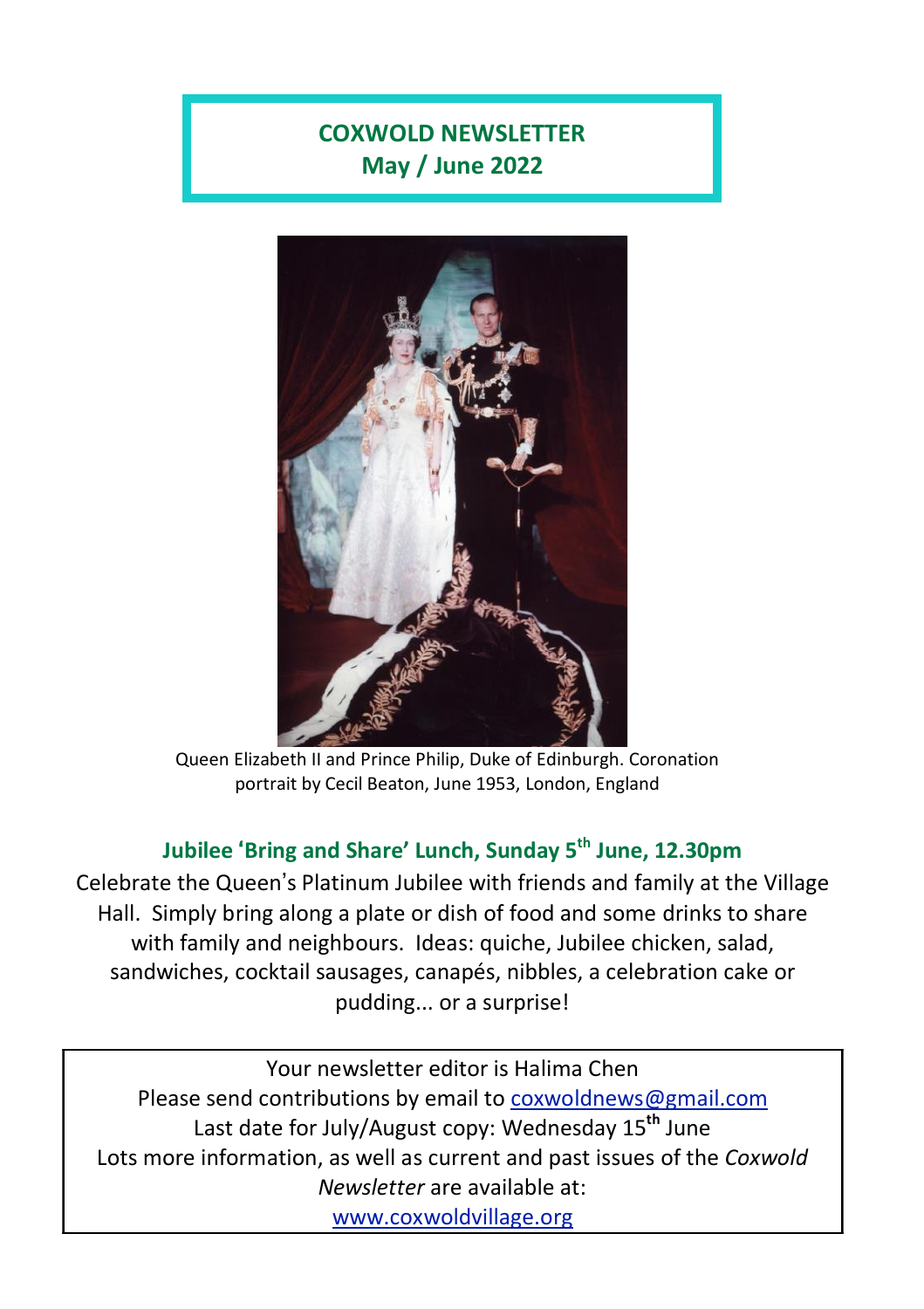### **COXWOLD VILLAGE HALL**

### **Regular events:**

Coffee Morning (first Wednesday of the month): **Wednesday 4 th May and 1 st June** 10.30 to 11.30am.

Soup and Sandwich Lunch (third Wednesday of the month): **Wednesday 18 th May and 15 th June**, 12.00 to 1.00pm.

Bridge Group Every Tuesday, 7.30 to 9.30pm. Contact Anne on 868719 to join a table.

Art Group Every Monday, 1.30 to 3.30pm, until **18 th July**, inclusive (excluding 2 May). We meet to draw and paint in a variety of mediums, enjoy tea and biscuits, and generally socialise. Sessions cost £2.50. To join, please just come along or contact John Robinson for more details, 07523 847275 or [jdr40130@gmail.com.](mailto:jdr40130@gmail.com)

Church Kneeler Tapestry Group Monday evenings, 7.00 to 9.00pm, until end of May. For more information, please contact Jill Willetts on 07717 825430 or [mike\\_jill@btinternet.com.](mailto:mike_jill@btinternet.com)

### **Upcoming events:**

## The 309s **Friday 6 th May, 7.30pm**

West Yorkshire five-piece swing band, The 309s, have spent the last 14 years rocking and rolling their swing jive repertoire of songs picked from 1925- 1955 southern-state America. Join us for a fabulous night of music, as The 309s take you on a journey from Western Swing ("jazz with a cowboy hat"), right through to Rock 'n 'Roll's early days in Memphis, Tennessee. See [www.the309s.com.](http://www.the309s.com/) Tickets are £10 (Adults) / £5 (Concessions). Book at [www.ruralarts.org/whats-on/performances/the-309s-coxwold-village-hall/.](http://www.ruralarts.org/whats-on/performances/the-309s-coxwold-village-hall/)

## **Cyclists' Sunday, Sunday 8 th May**

We are really pleased to be hosting Cyclists' Sunday once again this year at the Village Hall, but we need your help with the baking and selling of food! **Volunteers Needed:** SATURDAY 7 **th** May, 5.00pm, to set up. SUNDAY 8 **th** May, 11.45am to 2.00pm or 2.00 to 4.00pm, to sell teas, coffees and food. The Hall will be open from 10.00am on Sunday to receive donations of SAUSAGE ROLLS, QUICHES, PIZZAS, SANDWICHES and CAKES. Please let Anne know how and when you are able to help on 868719, 07756 027877 or [alegassicke@gmail.com.](mailto:alegassicke@gmail.com) All profits will go to the Church.

**Coxwold Open Gardens, Sunday 12 th June**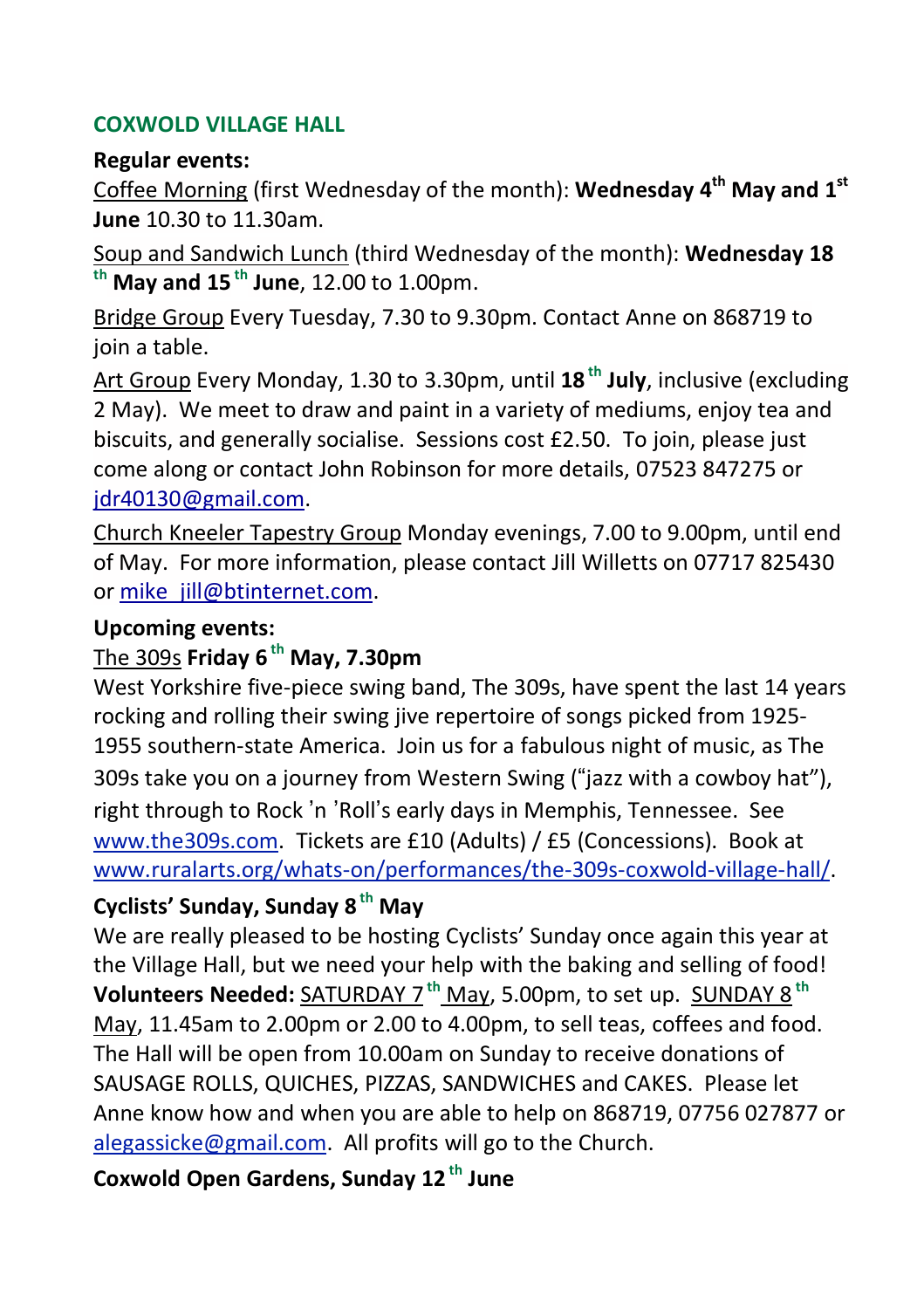Tombola: If you have prizes to donate for the tombola, please leave them with either Jean Richardson or Anne Le Gassicke before Thursday 9 **th** June. Cakes: Donations of cakes can be left at the Village Hall from 10.00am on Sunday 12 **th** June. Help: We will need lots of help serving the teas and cakes. If you can spare an hour or two we would love your help. Please call Anne on 868719.

## **COXWOLD PARISH COUNCIL**

The Parish Council meets on the first Wednesday of every other month. If you wish to speak at a meeting, please contact the Clerk (Chris Wyn-Jones, [chris\\_albireo@btinternet.com](mailto:chris_albireo@btinternet.com) or 868558) or the Chairman (Simon Le Gassicke, 868719) beforehand. The next meeting will be on **Wednesday 4 th May** at 7.00pm in the Village Hall. Then the Annual Parish Meeting will be held on **Wednesday 11 th May** at 7.00pm, also in the Village Hall. All very welcome!

## **COXWOLD LOCAL HISTORY SOCIETY**

We have arranged a guided group tour of Byland Abbey at 2.00pm on **Wednesday 25 th May**. The tour lasts up to 90 minutes and is free-of-charge. If you wish to join the group, please let John Robinson know by [jdr40130@gmail.com](mailto:jdr40130@gmail.com) or 07523 847275, before May 15<sup>th</sup>.

## **COXWOLD OIL COOPERATIVE**

As oil prices soar, please consider joining Coxwold's oil cooperative scheme, which is part of the Lower Swale Oil Syndicate (LSOS). With annual orders in excess if two million litres, the LSOS is in a strong position to negotiate competitive rates from suppliers for its members. Historically, prices have compared extremely favourably with quoted prices on BoilerJuice.com. At present, about 30 properties in Coxwold belong to the scheme, plus a further 40 houses in neighbouring villages. Please contact Simon on [simon.le.gassicke@gmail.com](mailto:simon.le.gassicke@gmail.com) or 868719 for more details.

## **SHANDY HALL**

New Opening Times for 2022: From **1 st May** to **30 th September**, Shandy Hall Gardens will open Tuesday to Sunday (and Bank Holidays) from 11.00am to 4.30pm. Tickets: £4.

Shandy Hall Museum will open by tour only on Saturdays, Sundays and Bank Holidays. Tours take place at 11.30am and 2.30pm. Tickets: £10. Numbers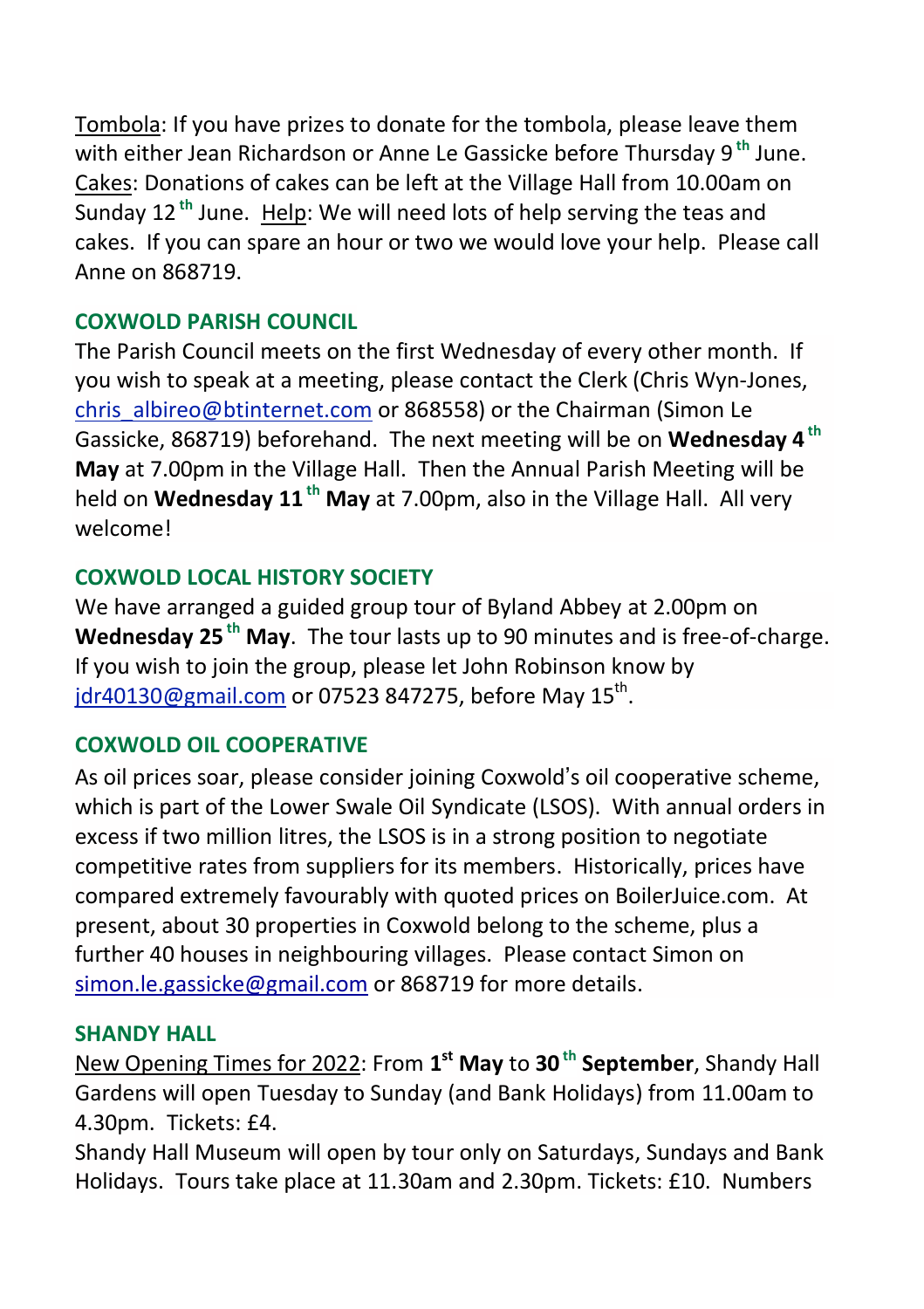are limited, so to guarantee a place please contact us to book on 868465 or [info@laurencesternetrust.org.uk.](mailto:info@laurencesternetrust.org.uk) Alternatively, tours can be arranged at other times by appointment. Please see [www.laurencesternetrust.org.uk](http://www.laurencesternetrust.org.uk/) for details.

### **POTTERS YARD COFFEE**

The popular pop-up café is back, weather permitting, on Mondays and Tuesdays, and some Sundays too, for home-baked cakes and other delicious treats. Follow @pottersyardcoffee on Instagram or Facebook for updates on what's happening. [pottersyardcoffee@gmail.com.](mailto:pottersyardcoffee@gmail.com)

### **ANANDINI YOGA**

Hatha Yoga in the Village Hall every Thursday 6.00 to 7.00pm. BOOKING ESSENTIAL, suitable for all abilities.

Online classes throughout the week in a Hatha and Yin yoga style. \*\*Recordings also available\*\*

For more information, contact Verity on 07821 588117, or visit [anandiniyoga@hotmail.com;](mailto:anandiniyoga@hotmail.com) or [www.anandiniyoga.co.uk.](http://www.anandiniyoga.co.uk/)

## **MOONSHINE ICE CREAM**

May's flavour: Strawberry! Thanks to advances in technology, the British strawberry season now starts in May. Lucky lovers of Moonshine Strawberry Ice Cream!

June's flavour: Gooseberries! The taste of Summer - Gooseberry & Vodka or Original Gooseberry Ice Cream. Check out our full summer list of 'Outrageously Delicious' Moonshine Ice Cream at

[www.moonshineicecream.co.uk.](http://www.moonshineicecream.co.uk/) Follow moonshineicecreamuk on social media or phone 868864, or [info@moonshineicecream.co.uk](mailto:info@moonshineicecream.co.uk).

### **ZEPHYR JEWELLERY**

Beautiful pendants, bracelets and earrings made from sustainable sea glass, handpicked from beaches across the UK. Contact Natalie on 07805 117174 or via Instagram: @zephyrjewellery. Alternatively, drop in at Brook House to see the collection.